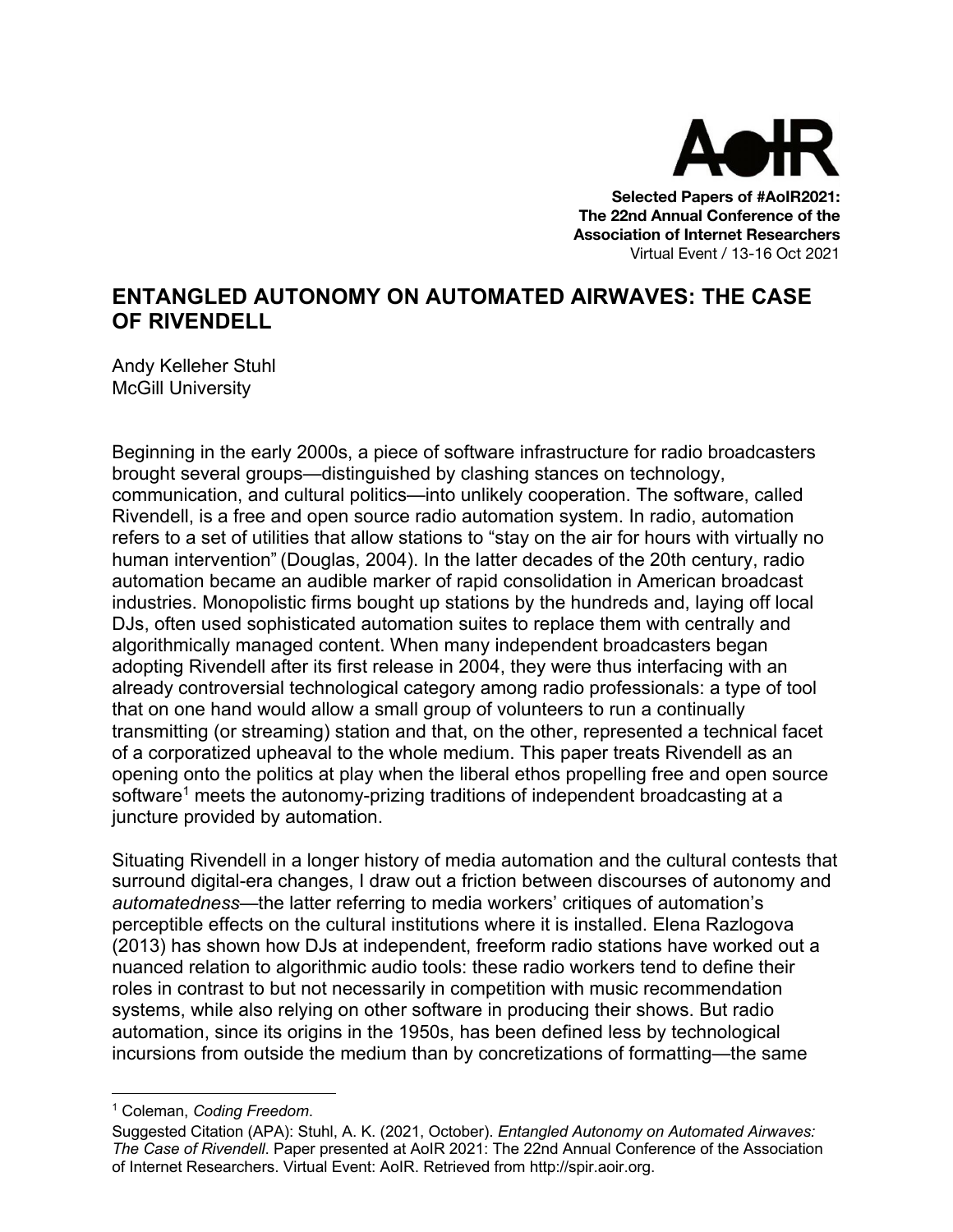logic that "freeform" radio, in its name, opposes. The opposition between experimental and monopolistic poles of the radio industry spectrum is not, however, the only major tensions running through Rivendell. The development of this software, which quickly became a favored tool among left-leaning community stations, began within a right-wing Christian network.

Broadcast engineer Fred Gleason was working for Salem Radio Network, a national syndicator focused on Christian and conservative talk-format programming, when he began developing a new automation system that would meet the needs of his employer's affiliate stations at the start of the 2000s. In interviews with Gleason, I explore how and why this system, Rivendell, adopted a free and open source software (FOSS) architecture. This aspect of Rivendell, which along with Gleason has since split out from Salem, today distinguishes it in the radio automation field much more saliently than do its origins in a religious right context. Being open source means that current and past versions of Rivendell's C++ code and surrounding documentation can easily be retrieved, read, and executed. Analysis of this source code demonstrates how techniques and devices from early automation systems have persisted as structural metaphors in software. More significantly, though, my interviews and software analysis will examine how the tradition of right-wing Christian broadcasting interacted with these enduring radio automation structures and with the open source technologist ethos when all three combined in Rivendell's early development. By understanding how these elements came into articulation, I clarify what values Rivendell has carried forward in its ongoing use and maintenance—and what kinds of reconciliation have been required on the part of broadcasters in very different contexts who have used this automation software.

Automation and Christian conservatism have both been depicted as colonizing forces that have dominated and remade American radio. This paper explores movements that have levied such accusations, but it will foreground how ensuing efforts to radically reclaim radio have been entangled with those same forces. In 2008, low-power California station KDRT and the Prometheus Radio Project published a "Handbook on Automation" that detailed, among other things, how the station's operators relied on Rivendell since their launch in 2004 (just a year into the software's official release, while the project was still housed by Salem). Explaining automation to an audience of current or prospective grassroots broadcasters, the station engineers cite as one benefit of Rivendell that it can automatically retrieve and air new episodes of *Democracy Now!*, the daily progressive news show hosted by Amy Goodman. As Christina Dunbar-Hester (2014) recounts in her study of Prometheus, the left-leaning activists who pushed the federal government to make low-power FM licenses available entered an uneasy alliance with Christian groups interested in the same goal. The fact of that bygone alliance from a 2008 vantage point, after the FCC had acted upon that pressure, may explain why the political contrast between Salem's and KDRT's programming went unremarked in the handbook. Another tension is much more prevalent though: the opening pages acknowledge that "[s]ome people," and perhaps the majority of a station's volunteers, "might think radio automation is inherently evil" (Shaw, 2008). The work that played out within that Prometheus/KDRT handbook—making automation tools legible to an audience that may largely object to automation in principle—was not just parallel to the articulation that Dunbar-Hester describes; it was part of the same larger